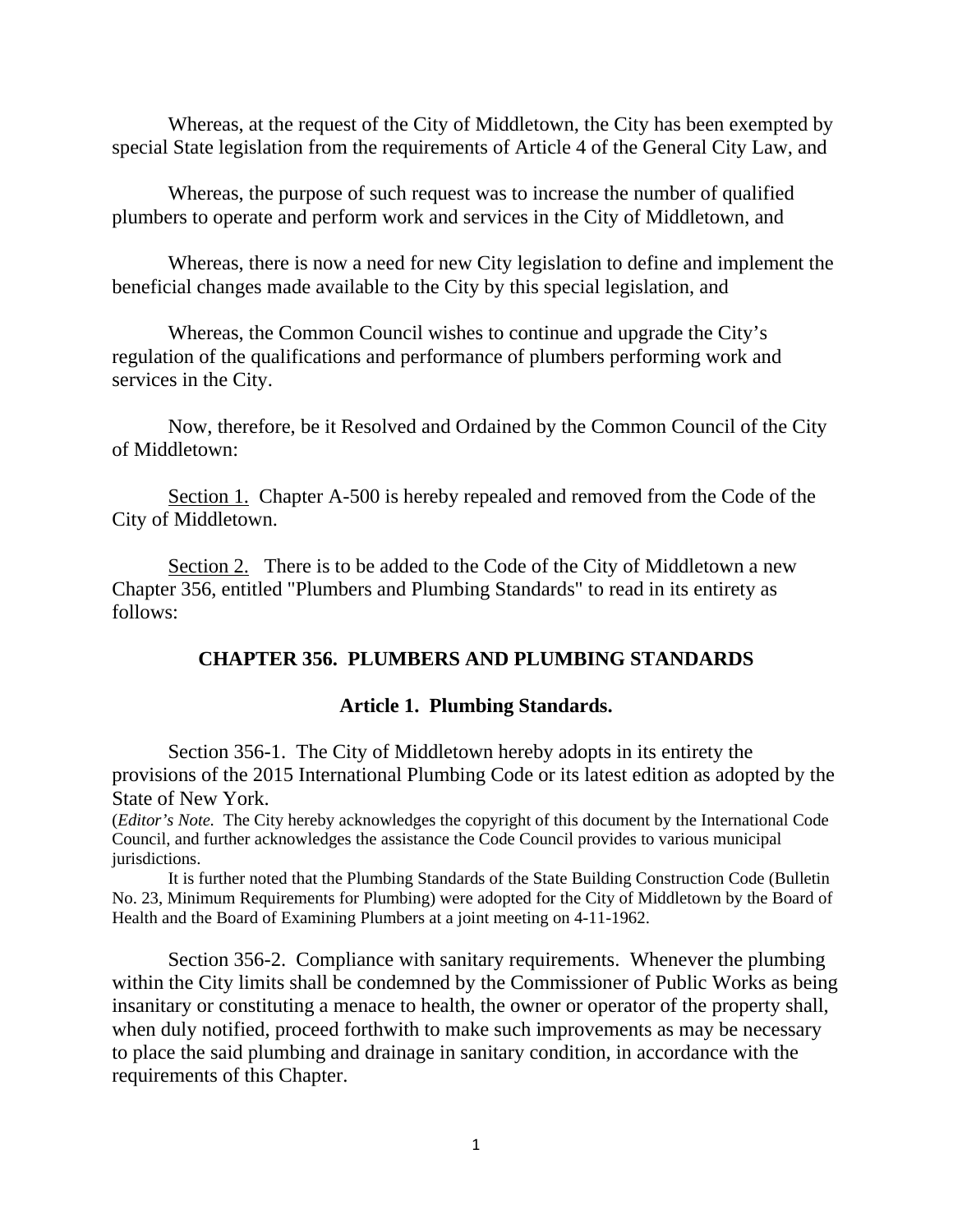Section 356-3. Connection to sewer system; prohibited discharges. No connection through which it is designed to discharge offal, garbage, solid refuse or other matter which might clog or stop the pipes shall be made with the sewer system of the City or any of its branches; nor shall any person discharge such matters into the sewer system; nor shall any person make or permit discharges into the sewer system which are prohibited by Section 389-27 of the City Code.

 Section 356-4. Oil, gasoline and sand interceptors. It shall be unlawful to use or attach any garage, dry-cleaning or other establishment with the public sewers where gasoline, oils or other inflammable materials are used or stored, unless an oil and gasoline and sand interceptor, shall be approved in advance by the Commissioner of Public Works or his/her designee. Any use or emplacement of interceptors must comply with the provisions of Section 389-31 of the City Code.

Section 356-5. Soil pipe. No soil pipe other than extra-heavy (X. H.) shall be used on any part of plumbing system.

 Section 356-6. Curb boxes. Curb boxes on water services shall be at least fourinch inside diameter (I. D.).

# **Article II. Plumbing Work and Permits.**

Section 356-7. Plumbing work; by whom permitted; permits; reports.

 A. None but (1) master plumbers licensed by the City of Middletown or (2) individual owners personally working in their primary residences will be permitted to make any extension, addition or new installation in connection with the plumbing, plumbing system, house drain or house sewer of any building, structure or dwelling within the City of Middletown.

 B. The above designated plumbing work cannot be performed by a master plumber unless and until a permit for such work is issued by the Commissioner of Public Works or his designee.

 C. All individual owners personally performing the above designated plumbing work in their primary residences shall submit a monthly report of all work done to the Commissioner of Public Works.

 Section 356-8. Minor and emergency repairs. The provisions of Section 356-7 shall not apply to the following:

 A. Minor repairs. Minor repairs shall be construed as meaning repairs of leaks in pipes, traps and cocks, putting in new cocks, opening waste or supply pipes, traps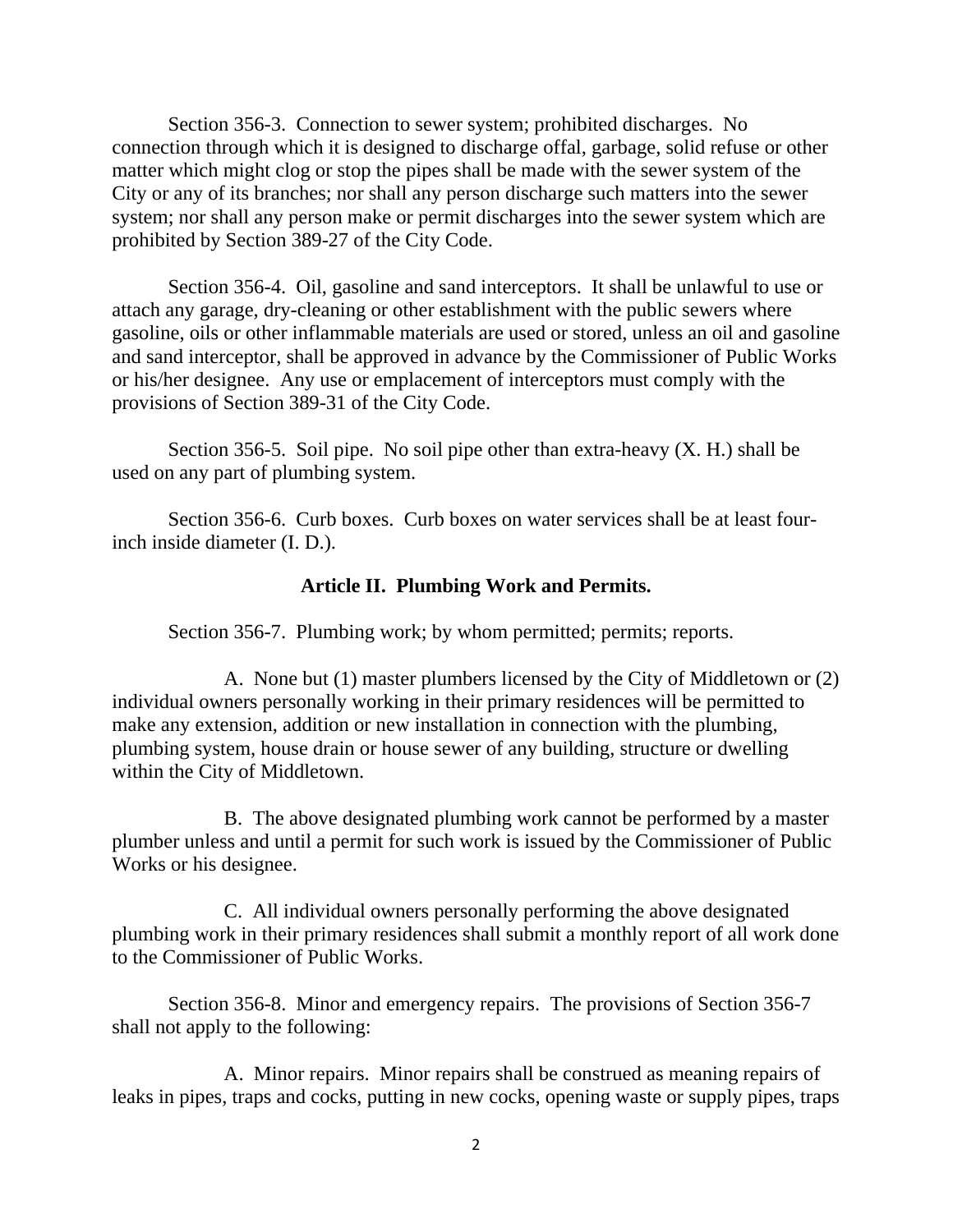and drains, repairing broken fixtures and frozen pipes. When fixtures are in place without traps, or old traps are renewed, approved antisiphon traps may be inserted without "backair" to sewer, at the discretion of the Commissioner of Public Works or his/her designee, and

 B. Emergency repairs which are approved in advance by the Commissioner of Public Works or his designee.

Section 356-9. Permit and inspection fees.

 A. The Commissioner of Public Works shall make the following charges after approval of plans of work to be performed by master plumbers by the Building Inspector or Plumbing Inspector: for issuance of approval of plans and permit, a fee of \$10 per fixture will be charged, minimum of \$25. The receipt of said program shall be kept on the premises where the work is in progress.

 B. Definition. As used in this Section, the following term shall have the meaning indicated:

> Fixture: Includes water closets, washbasins, bathtubs, shower stalls, kitchen and pantry sinks, urinals, laundry tubs, automatic washing machines, drinking fountains, openings for future fixtures, soda fountains, bar wastes, dental units, water heaters and refrigerator waste and connections for drip pans and all other plumbing fixtures.

 C. All plans of proposed work shall be filed with and approved by the Commissioner of Public Works or his/her designee, and permit fee paid before any work is started.

 D. A final inspection card shall be required on all work, and notification to the Commissioner of Public Works or his/her designee shall be required within 48 hours of its completion.

 Section 356-10. Special conditions; modifications. Whenever, in the opinion of the Commissioner of Public Works or his/her designee, special conditions arise that render it impracticable to comply with all the provisions of this Article, modifications may be allowed, provided the premises are left in a sanitary condition.

Section 356-11. Appeals. Any person claiming to be aggrieved by a determination, decision or ruling of the Building Inspector or Plumbing Inspector made pursuant to this Article shall have the right to appeal therefrom to the Commissioner of Public Works. The person desiring to take such an appeal must serve a notice in writing upon the Office of the Commissioner within a period of five (5) business days following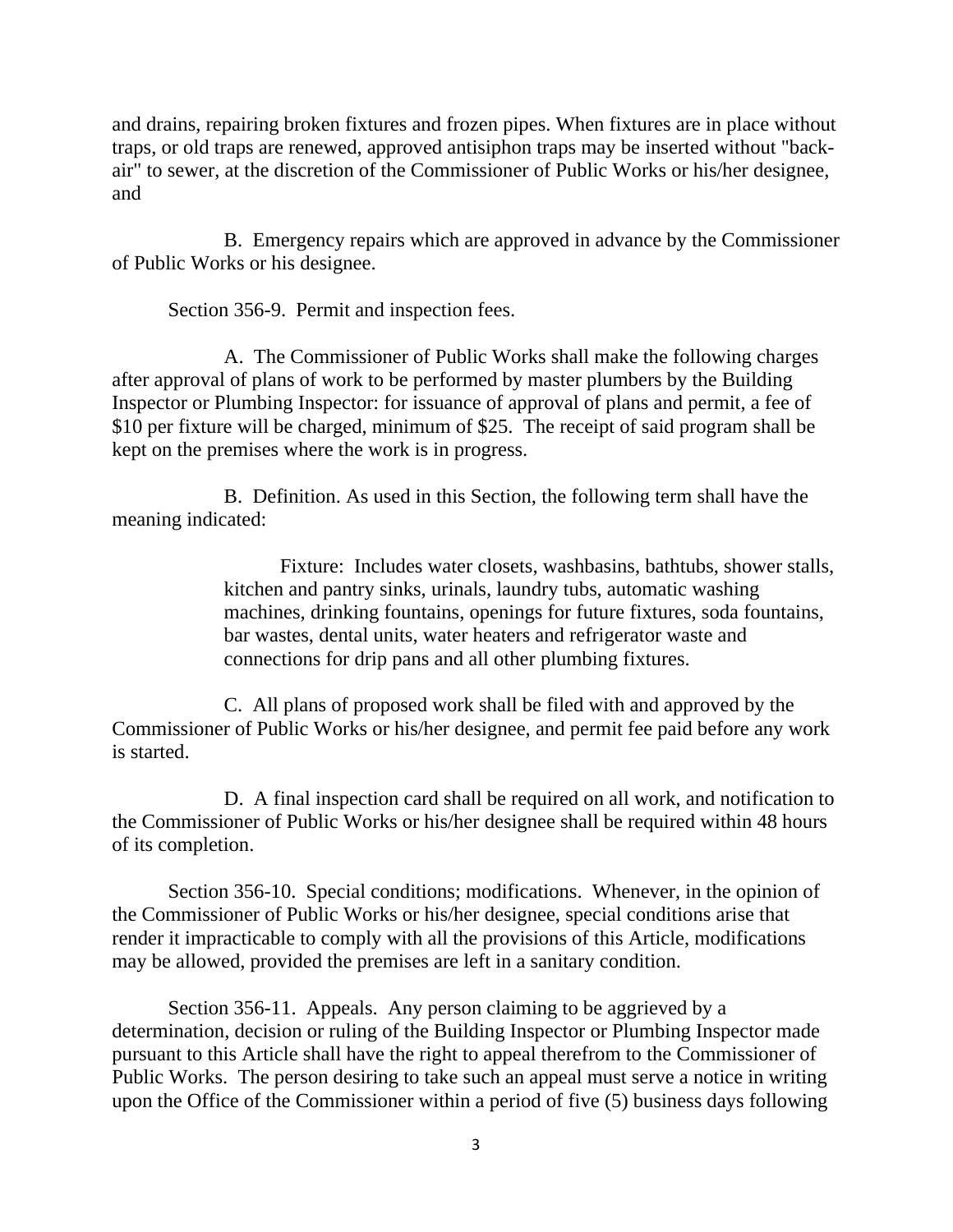the day upon which the decision, determination or ruling of the Inspector is first made known to him/her. On any appeal so taken, the Commissioner shall have the authority to approve, modify, or vacate any such decision, determination or ruling.

# **Article III. Licensing and Examination Rules.**

 Section 356-12. Licenses and Reciprocity. All master plumbers performing the work described in Section 356-7, above, must be licensed in the City of Middletown. A master plumber is permitted to employ non-licensed plumbers to assist the master plumber in performing the work described in Section 356-7, above. It is a violation of this Chapter to open a plumbing business in the City of Middletown, or to display a sign or other advertisement in the City, before a license has been obtained pursuant to this Chapter.

 Section 356-13. Eligibility for license; examination; reciprocity. Master plumbers licenses may only be issued to:

or

A. Persons who pass the examination as prescribed below in this Article,

 B. Persons holding a masters plumbers license from another city or county in New York State who are approved for a Middletown license by the Commissioner of Public Works. Such persons may apply for a Middletown license by submitting proof of the out-of-City license, together with a financial and trade reference, and a listing of the largest five (5) projects completed with contact information, to the Commissioner or his/her designee for evaluation. The Commissioner has sole discretion whether to approve or disapprove this application.

 Section 356.14. Standardized tests. Persons who wish to receive a master plumbers license by examination must first take and pass a standardized, written examination approved by the Commissioner of Public Works and administered by a private entity, such as Prometric. All examinations shall be written by the applicant and must be in English. The time and place of holding examinations shall be left to the discretion of the testing entity.

Section 356.15. Applications; procedure.

 A. Persons applying for such examination shall file with the City Board of Plumbers an application on such forms as may be prescribed by the Board and approved by the Commissioner of Public Works. All such applicants shall furnish to the Board such information as it or the Commissioner of Public Works may require concerning the applicant's fitness and qualifications to receive a license. All applications must be under oath. Applications will be received by the Board at times and locations to be maintained on the City of Middletown website and/or posted in City Hall.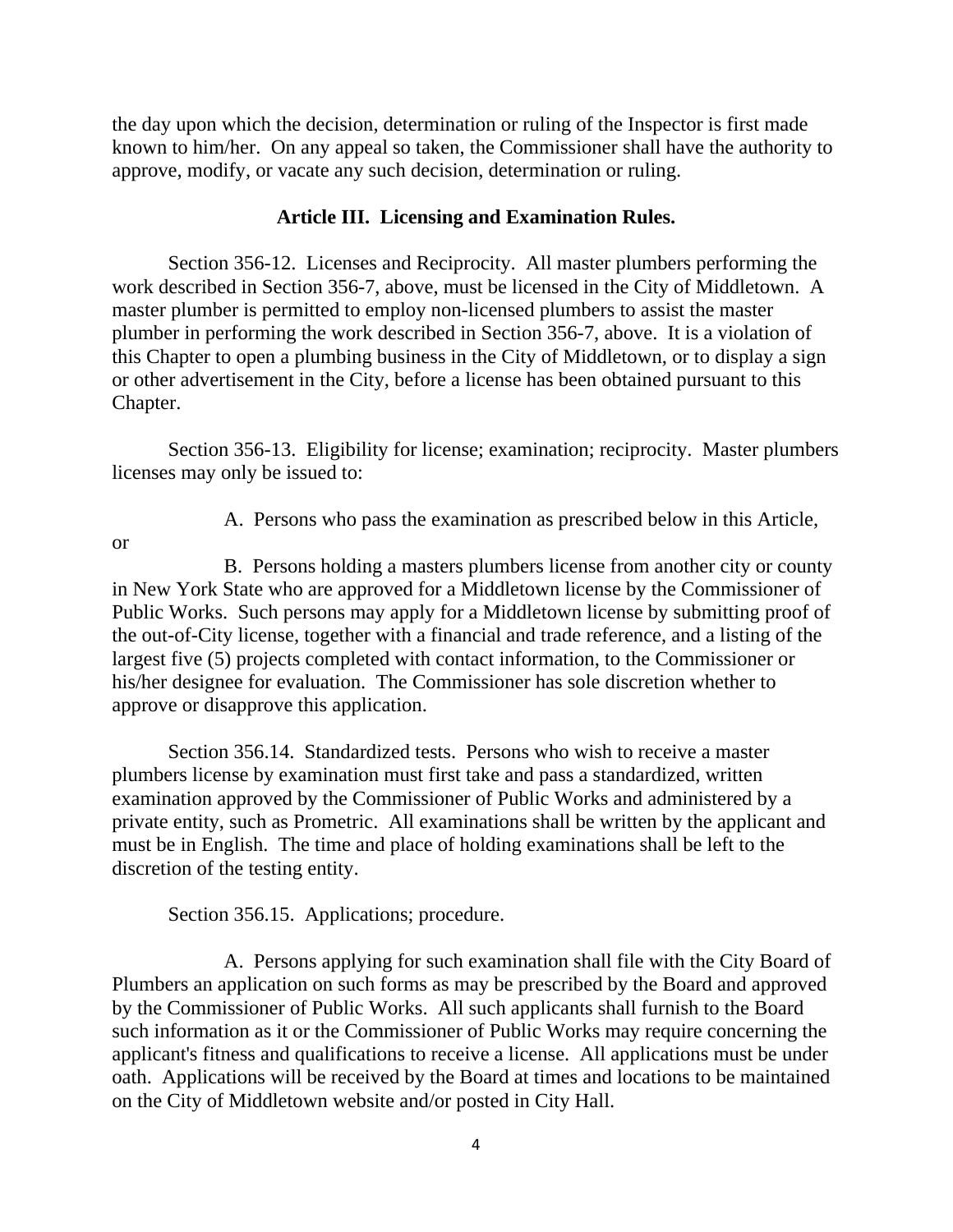B. Each applicant shall be required to furnish two references who must be master plumbers licensed in the City of Middletown or in another city or county in New York State. The application must include written proof of such license in the current calendar year. One of these references shall appear before the Board of Plumbers and sign under oath on forms prescribed by the Board and approved by the Commissioner of Public Works certifying to the time the applicant has been employed by such reference as a journeyman plumber.

 C. The Board of Plumbers shall refuse to receive an application from any person who at the time of making the application may be unlawfully engaged in business as a master plumber in the City of Middletown. The Board shall refuse any application from a person who cannot read or write in the English language.

 D. Any applicant who is aggrieved by any action or decision of the Board, including the failure of the Board to provide an application form, may appeal to the Commissioner of Public Works within a period of five (5) business days following the day upon which the decision of the Board is first made known to him/her. On any appeal so taken, the Commissioner shall have the authority to approve, modify, or vacate any such decision.

Section 356-16. Requirements to take examination.

 A. No person shall be examined unless he/she shall have had an experience of at least five (5) years as a journeyman plumber and is able to furnish satisfactory evidence of such fact.

 B. No application will be received from any person who is not a citizen or lawful permanent resident of the United States. All applicants must submit proof of citizenship or lawful permanent resident status.

Section 356-17. Failure to pass examination. An applicant who fails in the practical or written examination shall not be eligible for another examination until the expiration of three (3) months; should he/she fail in the second examination, he/she will not be eligible for a third examination until the expiration of six (6) months; should he/she fail in the third examination, he/she will not be eligible for a fourth examination until the expiration of one (1) year.

 Section 356-18. Time limitation. All applications will expire and be canceled after a period of three (3) months if the applicant does not appear for a noticed examination within that time period.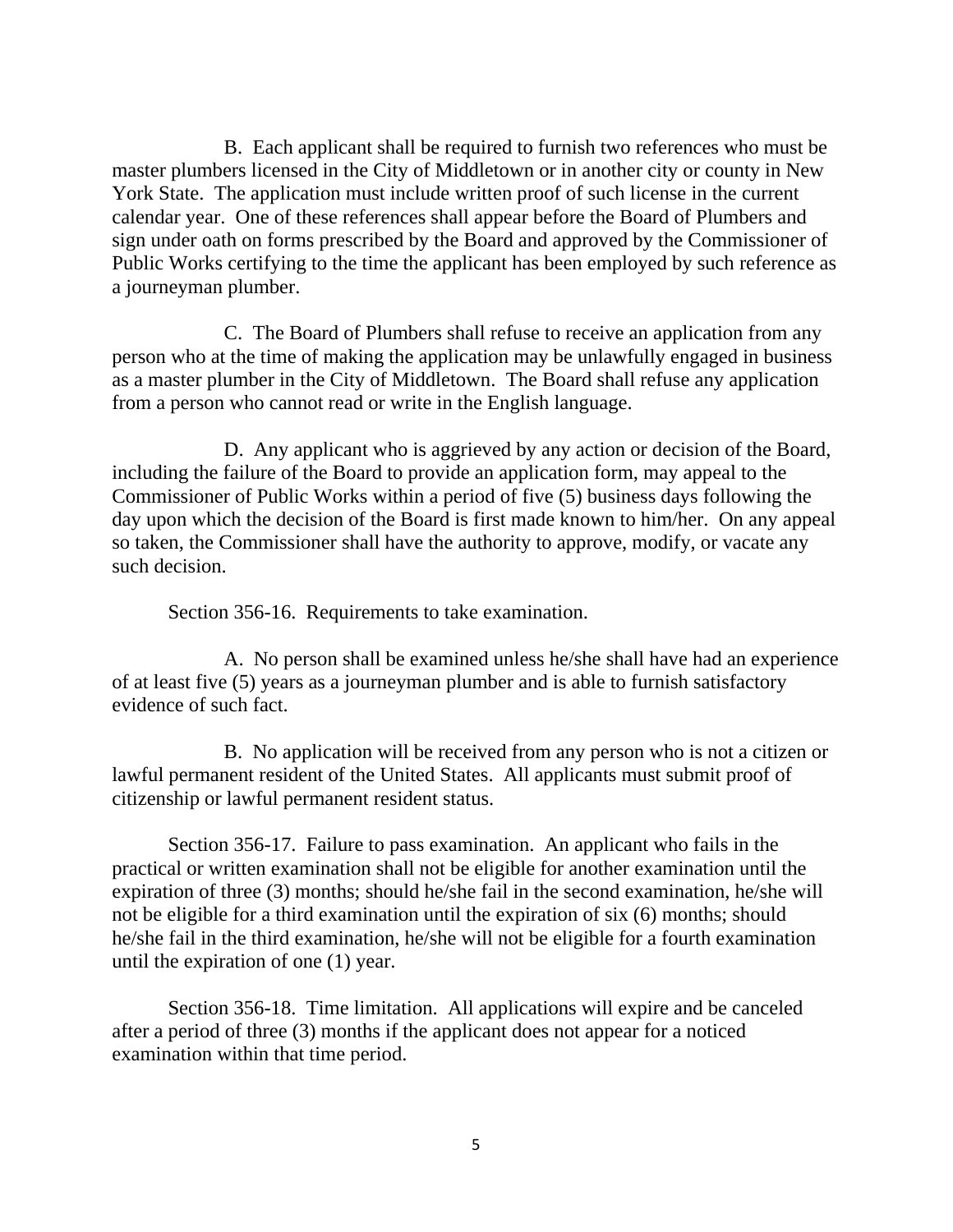Section 356-19. Application fee. Each applicant for examination shall pay the sum of \$1,000.00 at the time of making his/her application. When an applicant has paid the first \$1,000 for examination and failed, he/she shall pay an additional sum of \$500 for each subsequent examination given to him/her.

Section 356-20. Loss of license; renewals; requests for proof; charges.

A. If a written license is lost by the holder thereof, the Board of Plumbers must issue a duplicate license. The charge for such duplicate license shall be \$100.

B. Upon request for proof of licensing, the Board shall issue a written statement indicating that the records of the Board show that a license was issued to a specific person on a specific date. The charge for such written proof shall be \$10.

C. All licenses of master plumbers must be renewed on a yearly basis.

(1) For licenses in effect on the effective date of this Chapter, the renewal fee shall be \$200 before January  $1<sup>st</sup>$  of each year. If such a license is not renewed until after January  $1<sup>st</sup>$ , the charge shall be \$400.

(2) For licenses issued after the effective date of this Chapter, the renewal fee shall be \$1,000 before January  $1<sup>st</sup>$  of each year. If such a license is not renewed until after January  $1<sup>st</sup>$ , the charge shall be \$2,000.

 Section 356-21. License; restrictions on use. No license, after being issued to a master plumber, shall be leased, loaned, rented, transferred or sold. A person not actually engaged in the field of plumbing for a six (6) month time period must surrender his license to the Board of Plumbers.

## **Article IV. Enforcement and Penalties.**

 Section 356-22. Complaints. Any person wishing to complain about the interior or exterior work performed by a master plumber in the City of Middletown may file a written complaint with the Board of Plumbers. Within ten (10) business days of receiving such complaint, the Board must convene, make inquiry into the facts and circumstances of such complaint, and make a recommendation to the Commissioner of Public Works. The Commissioner may take such action as he/she deems appropriate in his/her sole discretion. Such action may include an order to remedy, a stop-work order or a temporary suspension of the license of the subject master plumber.

 Section 356-23. Permits; signs. Any person performing work without first obtaining the permit required by Section 356-7B of this Chapter may, in addition to the penalties provided by Section 356-24 of this Article, be subject to such action as the